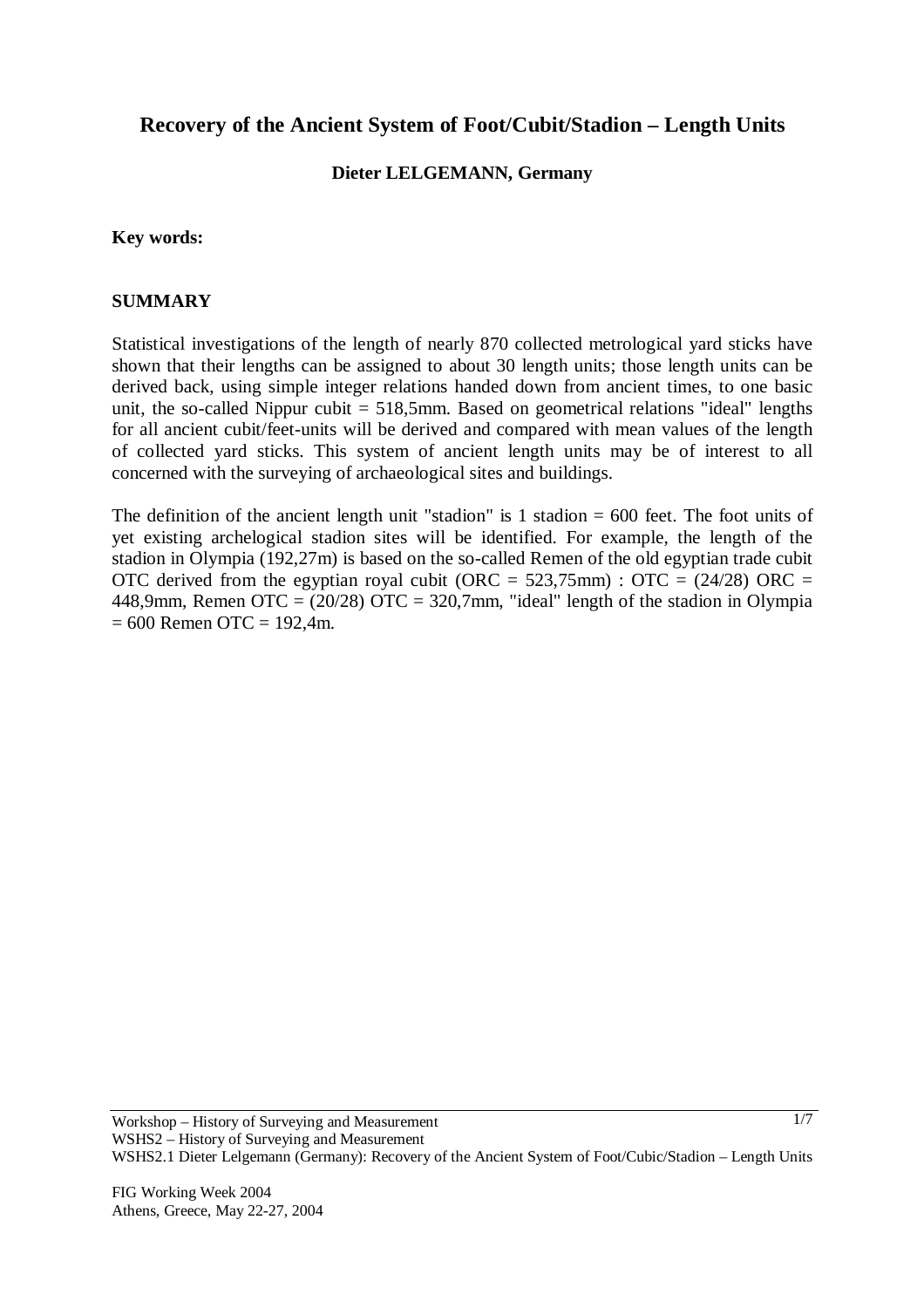# **Recovery of the Ancient System of Foot/Cubit/Stadion – Length Units**

## **Dieter LELGEMANN, Germany**

# **1. INTRODUCTION**

For professional surveys of archaeological sites it is of utmost importance to recognize the fact that (nearly) all ancient buildings and towns are established according to an obviously normed set of precise non-metric ancient length units (cubit/foot or pechys/pous-units). For a reconstruction of this system of length units the information handed down by the ancient literature are as important as metrological yard sticks found at archaeological sites, e.g. in Nippur and Lagash in Mesopotamia.

Beside others the most important information in ancient literature are the tables added to the scripts of the Alexandrian scientist Heron from the 1. Century AD. (Heiberg 1972). In those tables six feet/pous units are listed, at least in one case two related to each other by the proportion 5:6. Separated into  $(5/6)$  16 = 13 1/3 digiti/daktyloi were the "pous Italikos" (= 5/6 pous Philetairikos) and the "pous Nikomedesios", separated into 16 daktyloi the "basilikos", pous Romaikos, pous Philetairikos and pous Ptolemaikos. The unit "pygon" (called "Remen" in Egypt) was defined by 1 pygon = 20 daktyloi. Very important for our understanding of the ancient non-metric set of length units are also the different definitions of a "pechys" (cubit)

| pechys ephtymetrikos | $= 24$ daktyloi  |
|----------------------|------------------|
| pechys neilos        | $= 28$ daktyloi  |
| pechys histonikos    | $=$ 32 daktyloi  |
| pechys thrakikos     | $=$ 34 daktyloi. |

Not mentioned in the metrological tables of Heron is the pygme = 18 daktyloi; maybe it was at his time already considered as an old and unimportant unit. Nevertheless, the relation  $9:10 = 18:20 = 27:30$  or  $3:4 = 18:24 = 24:32$  respectively seems to be also a very important one in the development of the sets of length units in ancient times.

Knowledge about the real length of the ancient units can of course provide only archaeological discoveries.

# **2. THE SETS OF ANCIENT LENGTH UNITS**

In order to provide an overview the ancient length units are separated in the sequel into several groups only according to their mutual relations. To answer the question when and why the single units have been defined is a task of the history of exact sciences and technique.

WSHS2 – History of Surveying and Measurement

Workshop – History of Surveying and Measurement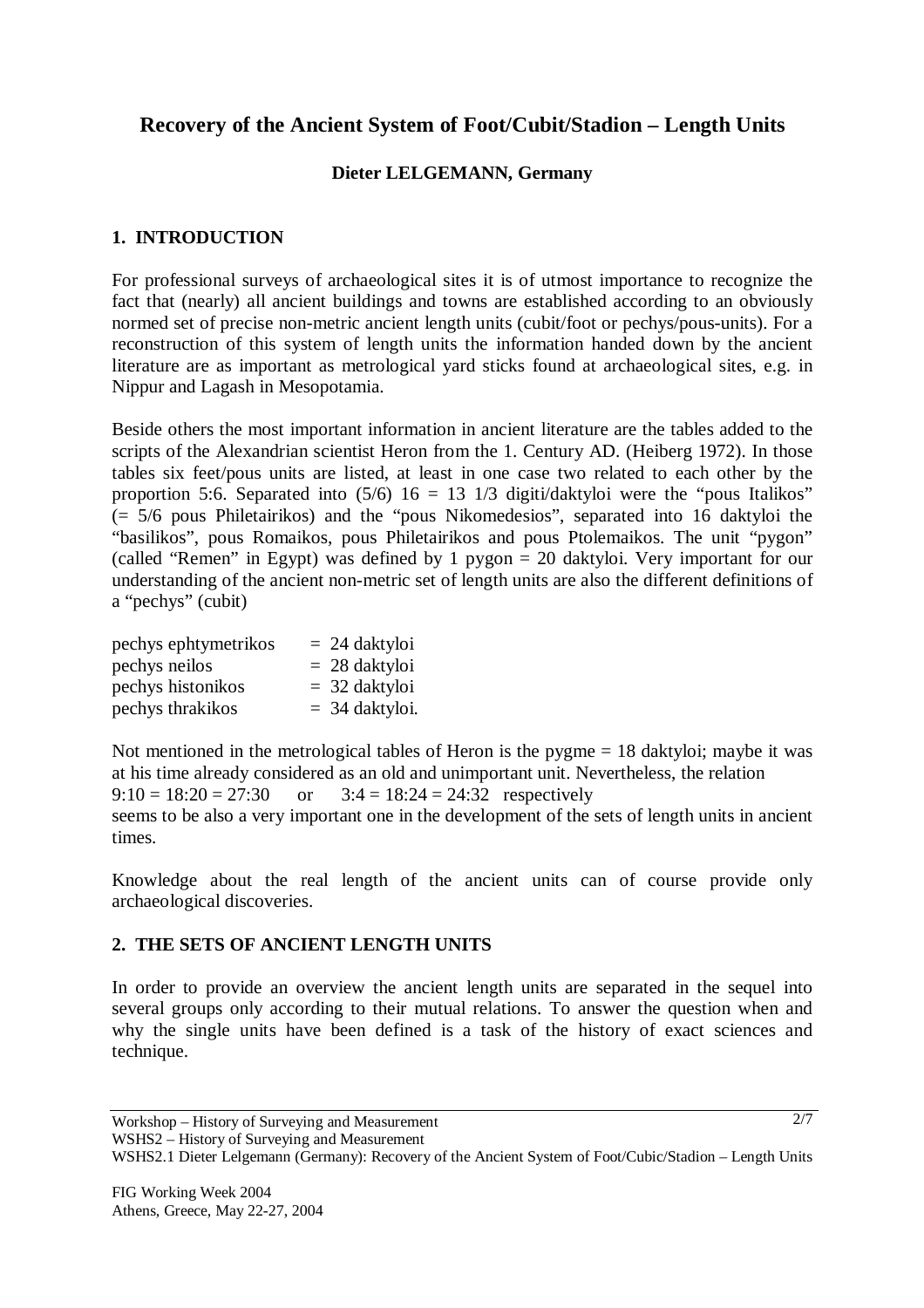# **2.1 The Old Egyptian Length Units**

The development of those units is closely connected to the egyptian method to mark off a square such as the ground-plan of the pyramid of Cheops; (Petrie 1934) found a description of this method in an old papyrus.

Based on the Remen  $(R = (20/28) NC)$  a new length unit was defined, the Old royal cubit =  $\sqrt{2}$  R = 523,75 mm.



Fig. 1: Construction and mark off the pyramids of Cheops.

Starting from a point 0 at a straight line first the two points A and B have been marked by e.g.  $a = 440$  Remen. From A and B the two points C and D have been fixed using  $b = 440$  old royal cubits. With two controls

 $-\qquad$ are OC = OD = 440 Remen and

form the points COD a straight line

it could be checked that ABCD form really a square.

Without doubt astro-geodetic techniques have been applied to build the pyramid of Cheops. The ground sides are aligned in meridian direction with an accuracy of a few minutes of arc. Fixing the height to be  $h = 280$  old royal cubits, the zenith distance of the edges of the pyramid are

 $\tan^{-1} (440 / 280 \sqrt{2}) = 48^{\circ} 0' = 2 \varepsilon$ ,

where ε is the inclination of the ecliptic at about 2500 b.c. This explains the length of 440 R.

The small pyramids (of the wife of Cheops), accompanying the big one, have a base length b of 44,45 m, that is nearly 240/2 R = 44,43 m; the diagonals are therefore 240/2 old royal cubits. Indeed, the so-called trade cubit was  $TC=(24/28) RC = 448.9 mm$ .

The pyramids of Cheops are an illustrative example, how important the knowledge of the ancient length units is for archaeological investigations.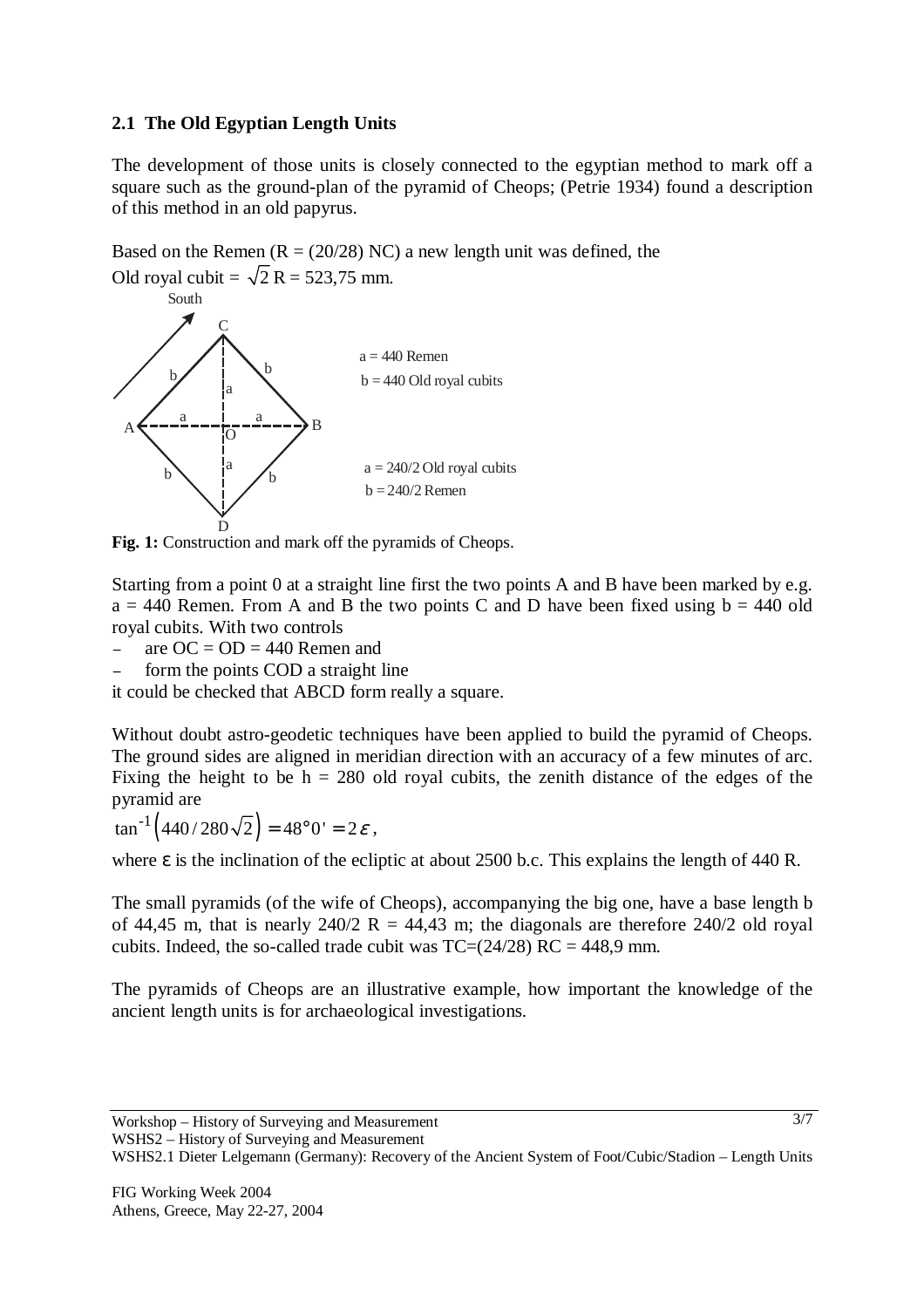| name                  |            | definition    | length (mm) |
|-----------------------|------------|---------------|-------------|
| Remen                 |            | $(20/28)$ NE  | 370,35      |
| Old royal cubit       | <b>ORC</b> | $\sqrt{2}R$   | 523,75      |
| Old trade cubit       | OTC.       | $(24/28)$ ORC | 448,9       |
| Remen trade cubit RTC |            | $(20/28)$ OTR | 320,7       |

**Tab. 1:** Old egyptian length units

## **2.2 The Megalithic Yard System**

Other examples are the megalithic sites in Europe such as Stonehenge, as investigated in particular by the British engineer A. Thom and his son A.S. Thom. Characteristic seems to be the subdivision of the Nippur cubit as well as the Remen into 30 parts.

| Megalithic Yard MY<br>Megalithic Remen | $= 2 (24/30) R$                          | $= 2 (24/30)$ NE $= 2 \cdot 414.8$ mm $= 829.6$ mm<br>$= 2 \cdot 296.3$ mm $= 592.6$ mm |
|----------------------------------------|------------------------------------------|-----------------------------------------------------------------------------------------|
| as well as                             |                                          |                                                                                         |
| Salamis cubit<br>attic-olympic foot    | $= (28/30) NE$<br>$= (18/30) \text{ NE}$ | $= 483.9$ mm<br>$= 311,1$ mm.                                                           |

As shown in table 2, several of the greek/roman length units are connected to the megalithic Remen by simple relations

| name                        | definition         | length (mm) |
|-----------------------------|--------------------|-------------|
| Megalithic Remen MR         | (24/30) R          | 592,6       |
| pes romanus (Pous Romaikos) | $(\frac{1}{2})$ MR | 296,3       |
| Cubitus romanus CR          | $(3/4)$ MR         | 444,4       |
| Dodrans                     | $(\frac{1}{2})$ CR | 222,2       |
| Pes Drusianus               | $(3/4)$ CR         | 333,3       |
| Pechys metrios              | $(24/30)$ MR       | 474,1       |
| Pous metrios                | $(16/30)$ MR       | 316,1       |
| Pechys basilikos            | $(27/30)$ MR       | 533,3       |
| Pous basilikos              | $(18/30)$ MR       | 355,5       |

**Table 2**: Megalithic/Roman/Greek length units

Recognise the conservative and long tradition of this non-metric system from the relation English foot =  $(24/28)$  Pous basilikos = 304,75 mm.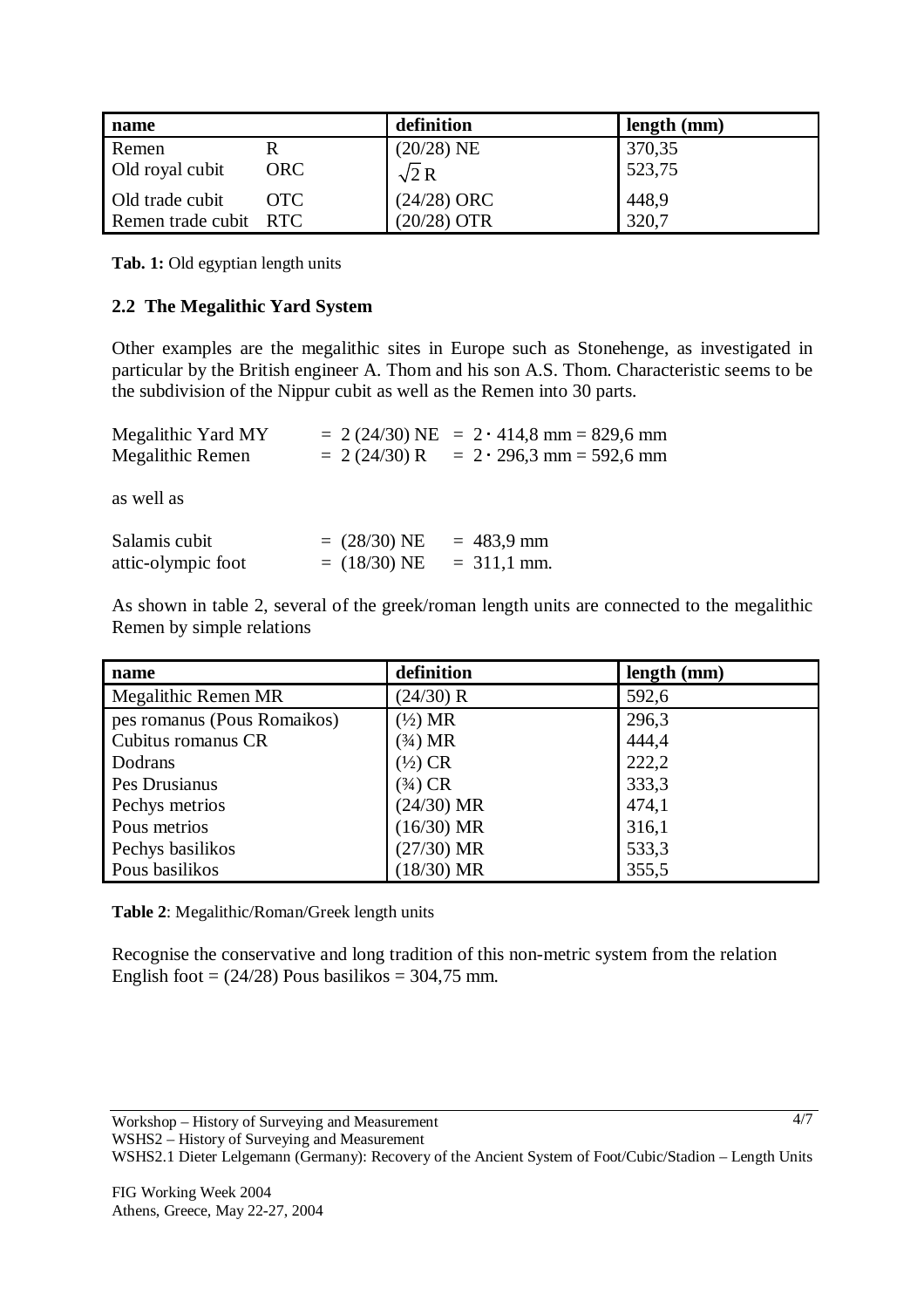# **2.3 The Gudea-System**

A key for our understanding of the length units of the hellenistic/roman epoch is without doubt the question about the length of two foot units, frequently mentioned in the ancient literature:

Pous Italikos = (5/6) Pous Philetairikos.

Both have been probably fairly wide spread and known to everybody. Under the units handed down from ancient times there is indeed one which was widely distributed and was most probably the

Pous Philetairikos =  $(6/5)$  GU = 317,5 mm

This length unit was known in Rome as "Palmipes romanus", it is known from Milet (foot of Miletus) and also in China as "Tschi", closely connected to the Royal Cubit by Pous Philetairikos = (18/30) RC = (18/30) 529,1 mm = 317,5 mm

A pechys corresponding by the relation 2:3 would be

"Pechys Philetairikos" =  $(27/30)$  RC = 476,2 mm.

Of course, the Gudea unit was called then Pous Italikos by the Greek/Romans.

The length units connected by simple proportions to the Gudea unit are listed in table 3.

| name                                         | definition        | length (mm) |
|----------------------------------------------|-------------------|-------------|
| Gudea unit / Pous Italikon GU                | (20/28) R         | 264,55      |
| Pous of Kyrenaika                            | $(20/24)$ R       | 308,6       |
| Royal cubit RC                               | $2 \text{ GU}$    | 529,1       |
| Pous Ptolemaikos                             | $(20/30)$ RC      | 352,7       |
| Pous Philetairikos (Tschi, palmipes romanus) | $(18/30)$ RC      | 317,5       |
| Pechys Philetairikos?                        | $(27/30)$ RC      | 476,2       |
| Shaku/Japan (Stadion in Milet)               | $(16/28)$ RC      | 302,3       |
| Pous of new Carthago                         | $(5/6)(20/30)$ RC | 293,9       |

**Table 3**: Length units connected to the Gudea unit (Pous Italikon)

# **2.4 The Babylonian-Ionian System**

The system is characterised by the relation

|             | Babylonian cubit = $(30/32)$ Royal cubit | $= 496,0$ mm |
|-------------|------------------------------------------|--------------|
| or          |                                          |              |
| Ionian foot | $= (30/32)$ Remen                        | $= 347.2$ mm |

Several length units are connected with this ones by simple relations as shown in table 4.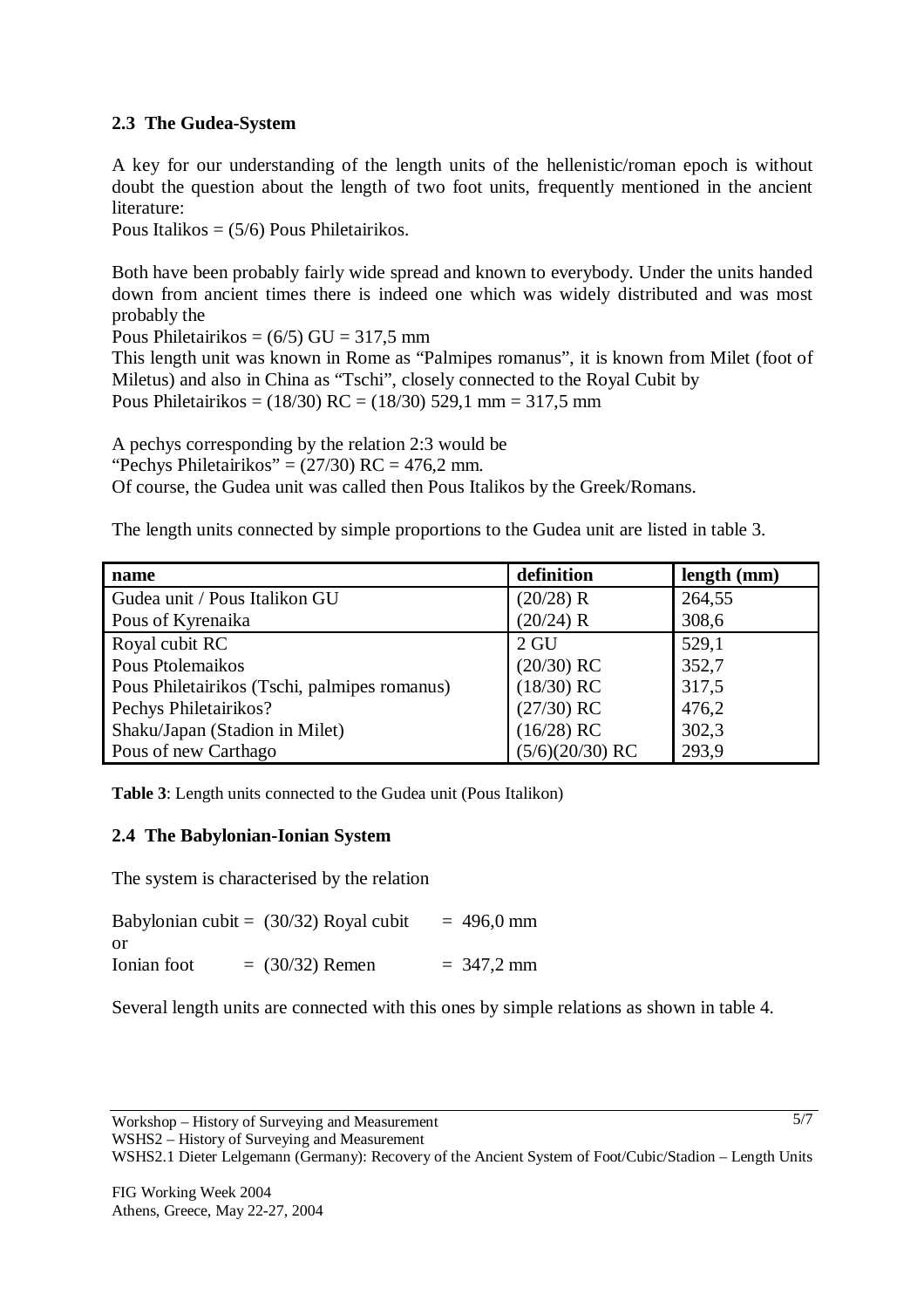| name                              | definition        | length (mm) |
|-----------------------------------|-------------------|-------------|
| Babylonian cubit BC               | $(30/32)$ RC      | 496,0       |
| Babylonian trade cubit BTC        | $(27/30)$ RC      | 446,4       |
| Heraion foot (Hebraic foot)       | $(2/3)$ BTC       | 297,6       |
| Foot of the stadion in Priene     | $(20/28)$ BTC     | 318,9       |
| Foot of the Zeustemple in Olympia | $(2/3)$ BC        | 330,7       |
| Oskian-umbrian foot               | $(5/6)(2/3)$ BC   | 275,6       |
| Foot of the stadion in Milet      | $(5/6)(20/28)$ BC | 295,2       |
| Ionian foot                       | (30/32) R         | 347,2       |
| Pergamon cubit?                   | (3/2)(30/32) R    | 520,8       |

#### **Table 4:** Babylonian-Ionian length units

One question remains open: What was the "Pous Nikodemesios" in the table of Heron? Because it should be in any case, as well as the pous Italikon, a small unit, a possible candidate would be the foot unit found in South-Italy, in Oskian and Umbrian, but without more information this can only be a presumption.

## **3. ON THE PROVENANCE OF THE LENGTH OF THE STADION IN OLYMPIA**

Several archaeological stadion sites have survived the turbulent times from the greek/roman epoch until now; the length of their racetracks are listed in table 5.

| stadion   | length $(m)$ | foot                | length (mm) | ideal length | rel. dev.                |
|-----------|--------------|---------------------|-------------|--------------|--------------------------|
| Olympia   | 192,27       | Remen eg. tr. cubit | 320,7       | 192,42       | $0.8\degree$ / $\circ$   |
| Epidauros | 181,30       | "Shaku"             | 302,3       | 181,38       | $0.4\degree$             |
| Priene    | 191,39       |                     | 318,9       | 191,34       | $0.3\frac{\circ}{\circ}$ |
| Milet     | 177,36       |                     | 295,2       | 177,12       | $1.4\frac{\circ}{\circ}$ |
| Delphi    | 177,55       | Pes romanus         | 296,3       | 177,78       | $1,3\degree$ / $\circ$   |
| Athens    | 184,96       | Pous of Kyrenaika   | 308,6       | 185,16       | $1,1 \degree$            |

**Table 5:** Race track length of stadion sites

Having recovered the system of cubit/foot units, the foot unit for building the race tracks could easily be identified.

In the year of the Olympic games in Athens the length of the stadium of Olympia is of course of main interest. As a greek myth tells us it was build according to the length of the foot of Herakles himself.

There remains another question: Was it the very old egyptian god Herakles or the younger greek hero Herakles? As is well-known from the tales of Herodot, the egyptians worshiped a god named Herakles long before the greek Herakles lived.

The simple figures leave no doubt: The stadion in Olympia was designed and build according to the foot length of the egyptian Herakles.

6/7